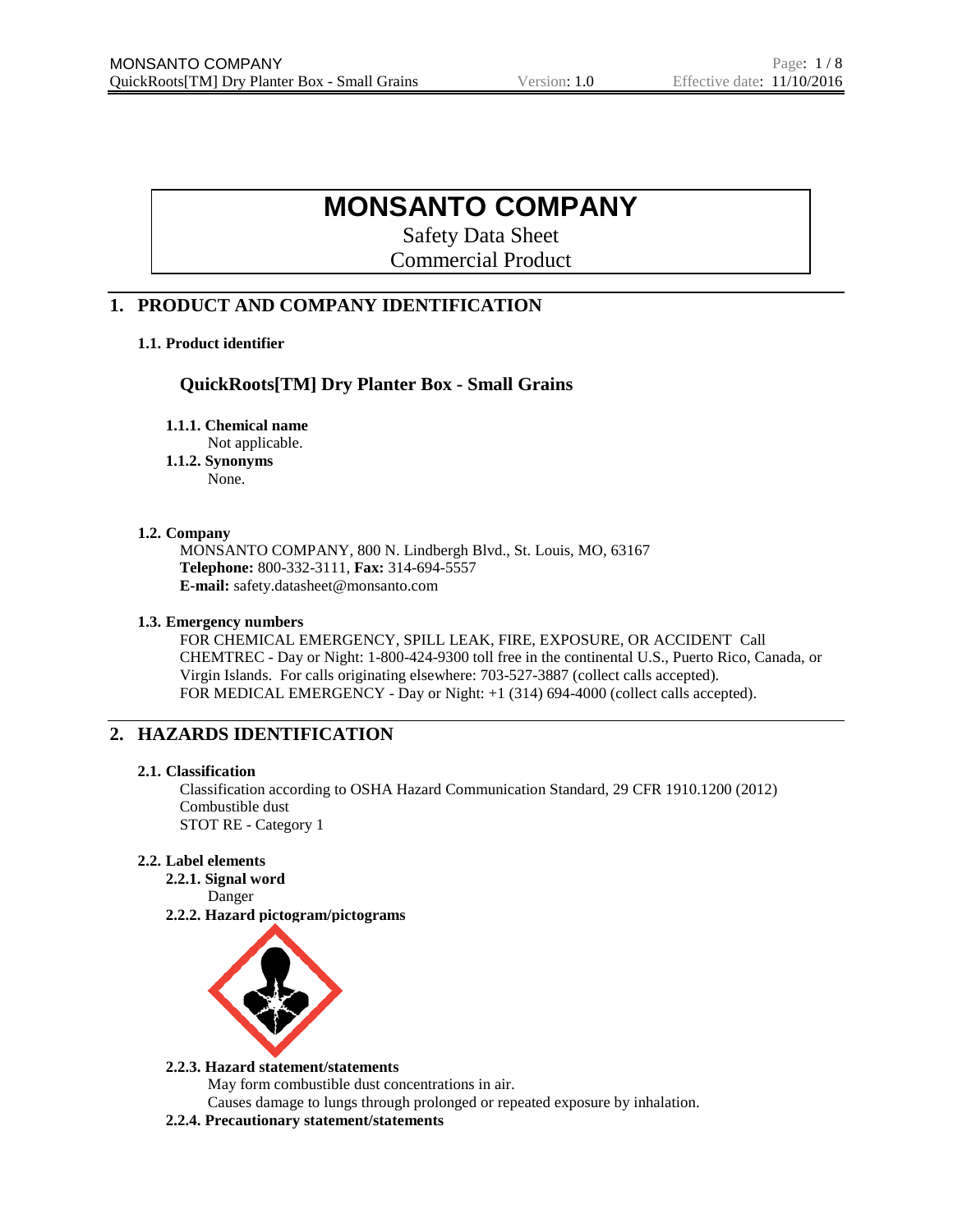Do not breathe dust. Wash thoroughly after handling. Do not eat, drink or smoke when using this product. Get medical advice/attention if you feel unwell. Dispose of contents/container in accordance with local, regional, national and international regulations.

### **2.3. Other hazards**

0% of the mixture consists of ingredient/ingredients of unknown acute toxicity.

#### **2.4. Appearance and odour (colour/form/odour)**

Tan-Green /Granules / Musty

### **2.5. OSHA Status**

This product is hazardous according to the OSHA Hazard Communication Standard, 29 CFR 1910.1200.

Refer to section 11 for toxicological and section 12 for environmental information.

# **3. COMPOSITION/INFORMATION ON INGREDIENTS**

#### **Active ingredient**

None; {Not applicable}

#### **Composition**

| <b>COMPONENT</b>              | CAS No.    | % by weight (approximate) |
|-------------------------------|------------|---------------------------|
| Bacillus amyloliquefaciens    |            | 19.33                     |
| Trichoderma virens            |            | 2.8                       |
| Talc                          | 14807-96-6 | $>=30 - 540$              |
| Minor formulating ingredients |            | $\ge$ = 35 - $\lt$ = 55   |

Trade secret composition.

# **4. FIRST AID MEASURES**

Use personal protection recommended in section 8.

# **4.1. Description of first aid measures**

- **4.1.1. Eye contact:** If in eyes, hold eye open and rinse slowly and gently for 15-20 minutes. Remove contact lenses, if present, after first 5 minutes, then continue rinsing. Call a poison control center or doctor for treatment advice.
- **4.1.2. Skin contact:** Take off contaminated clothing. Rinse skin immediately with plenty of water for 15- 20 minutes. Call a poison control center or doctor for treatment advice. Sensitized persons should avoid further contact and reuse of contaminated clothing.
- **4.1.3. Inhalation:** If inhaled, move person to fresh air. If person is not breathing, call emergency number or ambulance, then give artificial respiration, preferably mouth-to-mouth, if possible. Call a poison control center or doctor for treatment advice.
- **4.1.4. Ingestion:** Call poison control center or doctor immediately for treatment advice. Have person sip a glass of water if able to swallow. Do not induce vomiting unless told to do so by the poison center or doctor. Do not give anything by mouth to an unconscious person.

#### **4.2. Most important symptoms and effects, both acute and delayed**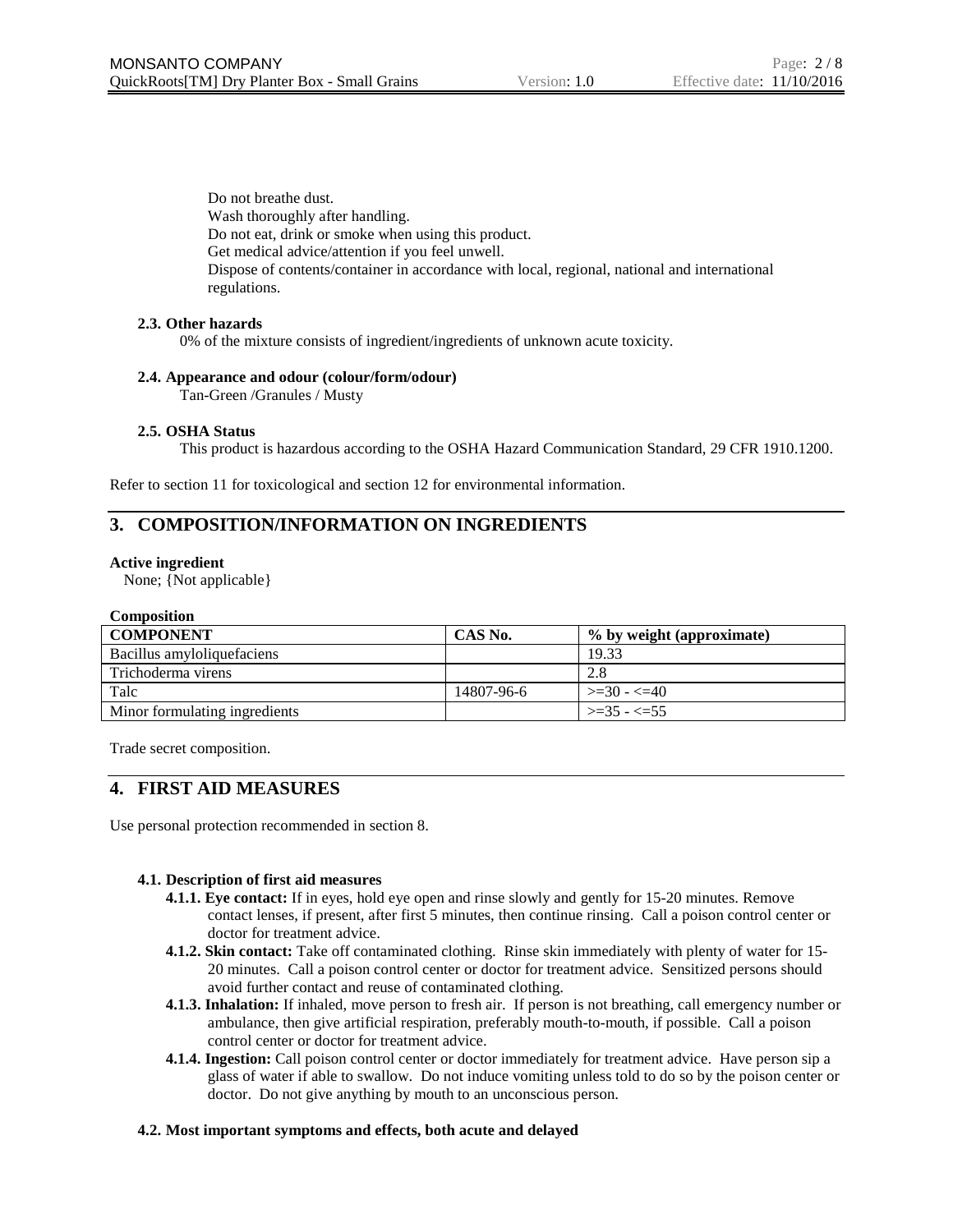- **4.2.1. Eye contact, short term:** Not expected to produce significant adverse effects when recommended use instructions are followed.Dust particles may cause slight eye irritation.
- **4.2.2. Skin contact, short term:** Not expected to produce significant adverse effects when recommended use instructions are followed.
- **4.2.3. Inhalation, short term:** Not expected to produce significant adverse effects when recommended use instructions are followed.
- **4.2.4. Single ingestion:** Not expected to produce significant adverse effects when recommended use instructions are followed.

#### **4.3. Indication of any immediate medical attention and special treatment needed**

**4.3.1. Medical conditions aggravated by exposure:** Contains microorganisms which may have the potential to provoke sensitising reactions.

# **5. FIRE-FIGHTING MEASURES**

#### **5.1. Extinguishing media**

**5.1.1. Recommended**: Water, dry chemical, foam, carbon dioxide (CO2)

#### **5.2. Special hazards**

#### **5.2.1. Unusual fire and explosion hazards**

This material as normally packaged and handled can contain sufficient fines to form an explosive mixture if dispersed in a sufficient quantity of air. Environmental precautions: see section 6.

#### **5.2.2. Hazardous products of combustion**

Carbon monoxide (CO), carbon dioxide (CO2), nitrogen oxides (NOx)

**5.3. Fire fighting equipment:** Self-contained breathing apparatus. Equipment should be thoroughly decontaminated after use.

#### **5.4. Flash point**

Not applicable.

# **6. ACCIDENTAL RELEASE MEASURES**

#### **6.1. Personal precautions**

Do not breathe dust.

#### **6.2. Environmental precautions**

Keep out of drains, sewers, ditches and water ways. Do NOT contaminate water when disposing of rinse waters.

#### **6.3. Methods for cleaning up**

Collect in containers for reclamation or disposal. Use vacuum equipment designed specifically for combustible dust. Wash spill area with detergent and water.

Refer to section 13 for disposal of spilled material.

Use handling recommendations in Section 7 and personal protection recommendations in Section 8.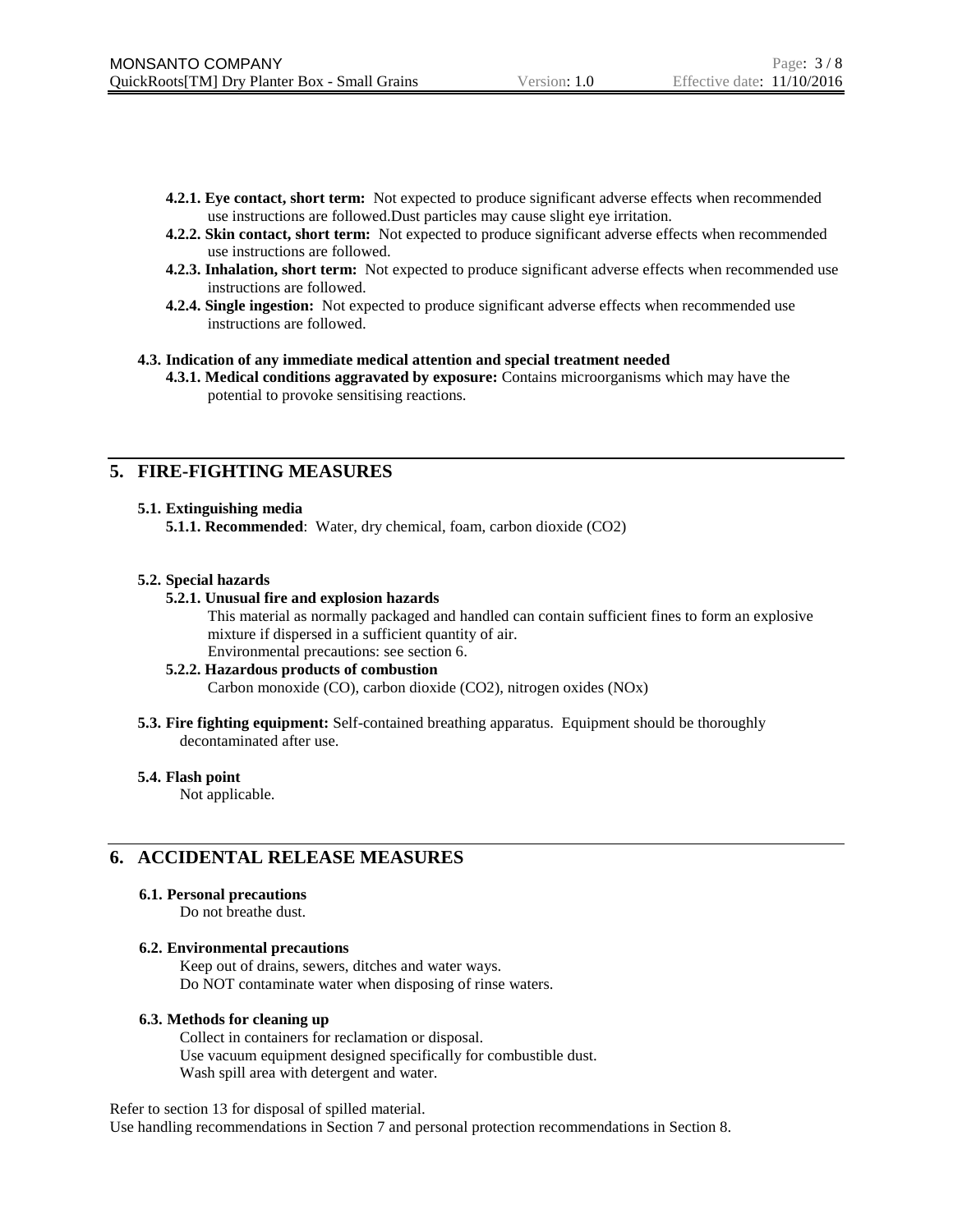# **7. HANDLING AND STORAGE**

Good industrial practice in housekeeping and personal hygiene should be followed.

### **7.1. Precautions for safe handling**

Avoid contact with eyes, skin and clothing. Avoid breathing dust. Do NOT taste or swallow. When using do not eat, drink or smoke. Wash hands thoroughly after handling or contact. Wash contaminated clothing before re-use. Thoroughly clean equipment after use. Refer to section 13 of the safety data sheet for disposal of rinse water. Do not contaminate drains, sewers and water ways when disposing of equipment rinse water.

### **7.2. Conditions for safe storage**

Maximum storage temperature: 20 °C **Incompatible materials for storage**: Acids, bases, oxidizers, reducers, disinfectants, fungicides, and/or biocides may inactivate this product. Keep only in the original container. Keep container tightly closed in a cool, well-ventilated place. Keep material dry. Keep container off wet floors. Keep away from direct sunlight. Protect from freezing. Keep away from heat. Keep out of reach of children. Keep away from food, drink and animal feed.

# **8. EXPOSURE CONTROLS/PERSONAL PROTECTION**

# **8.1. Airborne exposure limits**

| <b>Components</b>             | <b>Exposure Guidelines</b>                                        |
|-------------------------------|-------------------------------------------------------------------|
| Bacillus amyloliquefaciens    | No specific occupational exposure limit has been established.     |
| Trichoderma virens            | No specific occupational exposure limit has been established.     |
| Talc                          | TLV (ACGIH): 2 mg/m3: respirable fraction<br>PEL (OSHA): 20 mppcf |
| Minor formulating ingredients | No specific occupational exposure limit has been established.     |

# **8.2. Engineering controls:**

Provide local exhaust ventilation.

### **8.3. Recommendations for personal protective equipment**

#### **8.3.1. Eye protection:**

If there is potential for contact: Wear dust goggles.

### **8.3.2. Skin protection:**

Wear chemical resistant gloves. If there is potential for contact:Wear chemical resistant clothing/footwear.

#### **8.3.3. Respiratory protection:**

If airborne exposure is excessive:Wear respirator.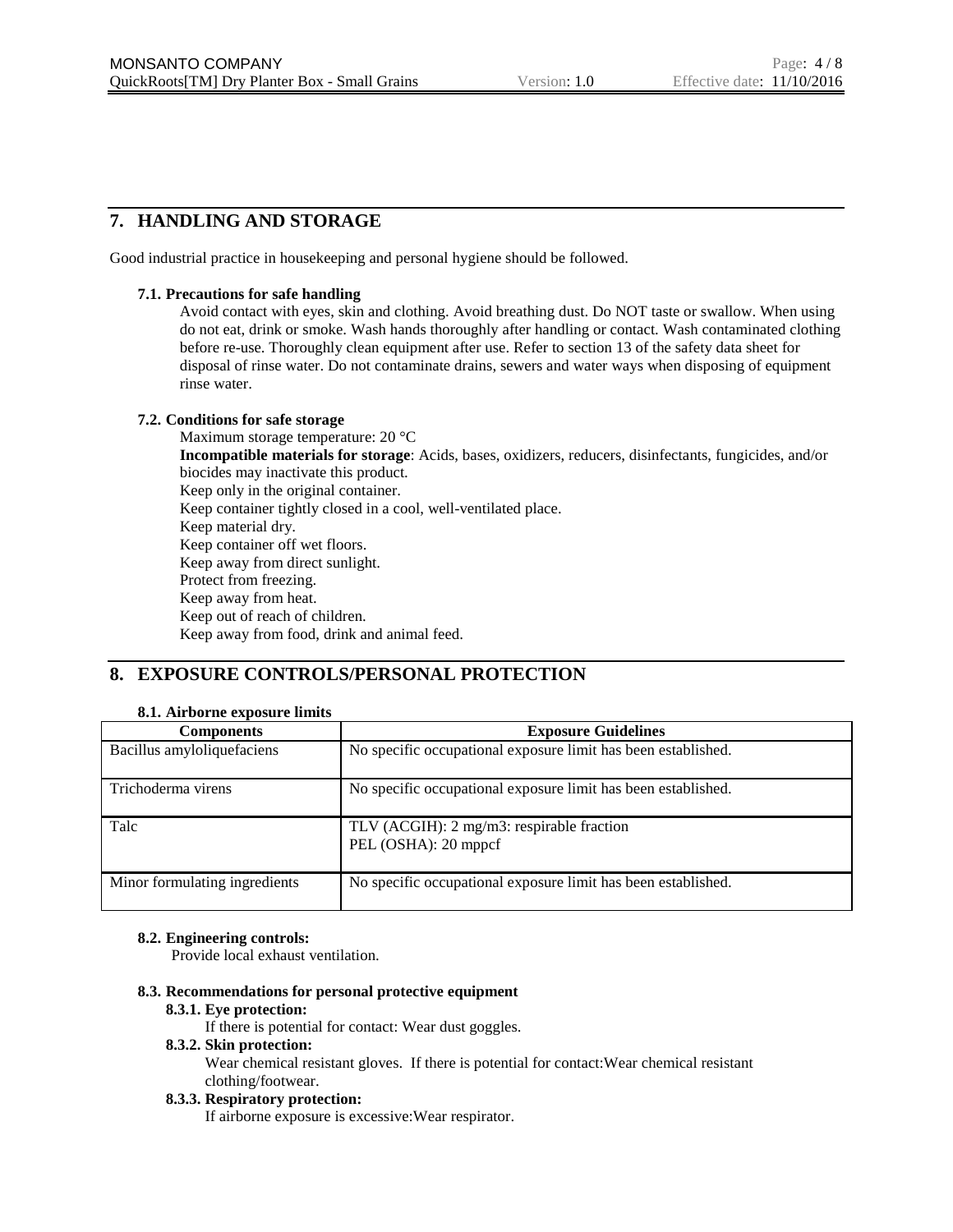When recommended, consult manufacturer of personal protective equipment for the appropriate type of equipment for a given application.

# **9. PHYSICAL AND CHEMICAL PROPERTIES**

These physical data are typical values based on material tested but may vary from sample to sample. Typical values should not be construed as a guaranteed analysis of any specific lot or as specifications for the product.

| Colour/colour range:                            | Tan - Green                |
|-------------------------------------------------|----------------------------|
| Odour:                                          | Musty                      |
| Form:                                           | Granules                   |
| Physical form changes (melting, boiling, etc.): |                            |
| Melting point:                                  | No data.                   |
| Boiling point:                                  | Not applicable.            |
| Flash point:                                    | Not applicable.            |
| Explosive properties:                           | No data.                   |
| Auto ignition temperature:                      | No data.                   |
| Self-accelerating decomposition                 | No data.                   |
| temperature (SADT):                             |                            |
| Oxidizing properties:                           | No data.                   |
| Specific gravity:                               | Not applicable.            |
| Vapour pressure:                                | No significant volatility. |
| Vapour density:                                 | Not applicable.            |
| Evaporation rate:                               | Not applicable.            |
| Dynamic viscosity:                              | Not applicable.            |
| Kinematic viscosity:                            | Not applicable.            |
| Density:                                        | No data.                   |
| Solubility:                                     | Soluble                    |
| pH:                                             | Not applicable.            |
| Partition coefficient:                          | No data.                   |

# **10. STABILITY AND REACTIVITY**

#### **10.1. Stability**

Stable under normal conditions of handling and storage.

# **10.2. Conditions to avoid**

Protect from freezing. Keep away from heat.

### **10.3.Incompatible materials**

Acids, bases, oxidizers, reducers, disinfectants, fungicides, and/or biocides may inactivate this product.; Compatible materials for storage: see section 7.2.

#### **10.4.Hazardous decomposition**

Thermal decomposition: Hazardous products of combustion: see section 5.

# **11. TOXICOLOGICAL INFORMATION**

This section is intended for use by toxicologists and other health professionals.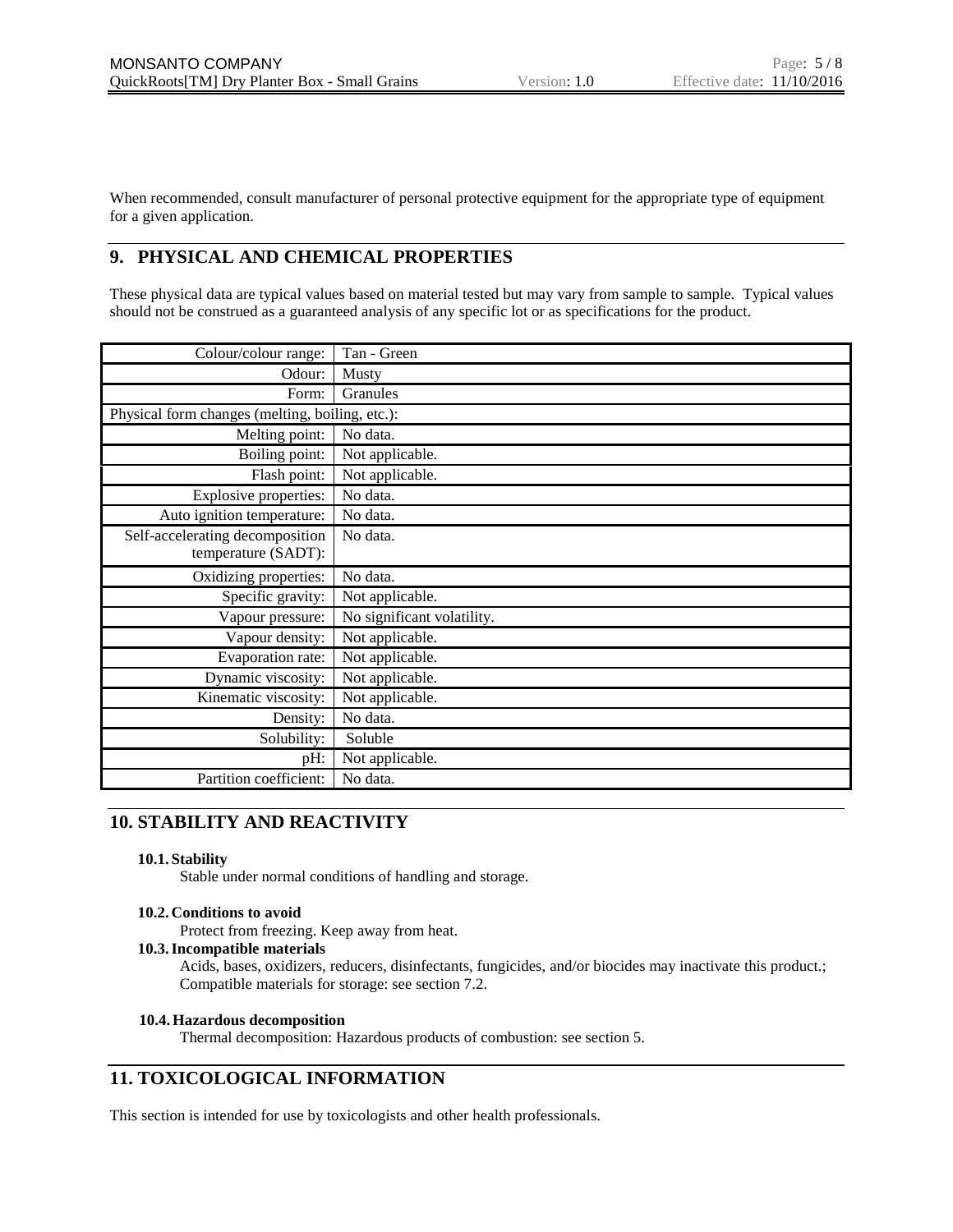**Likely routes of exposure:** Skin contact, eye contact, inhalation

#### **Potential health effects**

**Eye contact, short term:** Not expected to produce significant adverse effects when recommended use instructions are followed.

Dust particles may cause slight eye irritation.

**Skin contact, short term:** Not expected to produce significant adverse effects when recommended use instructions are followed.

**Inhalation, short term:** Not expected to produce significant adverse effects when recommended use instructions are followed.

**Single ingestion:** Not expected to produce significant adverse effects when recommended use instructions are followed.

Monsanto has not conducted toxicity studies on this product. Data obtained on components are summarized below.

### **Talc**

#### **Carcinogenicity**

Listed as Category 2A by the perienal route by the International Agency for Research on Cancer (IARC) but this is not a relevant route of occupational exposure.

#### **EXPERIENCE WITH HUMAN EXPOSURE**

**Inhalation, prolonged, occupational**:

**Respiratory effects**: wheezing, cough, shortness of breath (dyspnoea), fibrosis

# **12. ECOLOGICAL INFORMATION**

This section is intended for use by ecotoxicologists and other environmental specialists.

Monsanto has not conducted environmental studies on this product.

# **13. DISPOSAL CONSIDERATIONS**

#### **13.1.Waste treatment methods**

#### **13.1.1. Product**

Keep out of drains, sewers, ditches and water ways. Recycle if appropriate facilities/equipment available. Burn in proper incinerator. Follow all local/regional/national/international regulations.

#### **13.1.2. Container**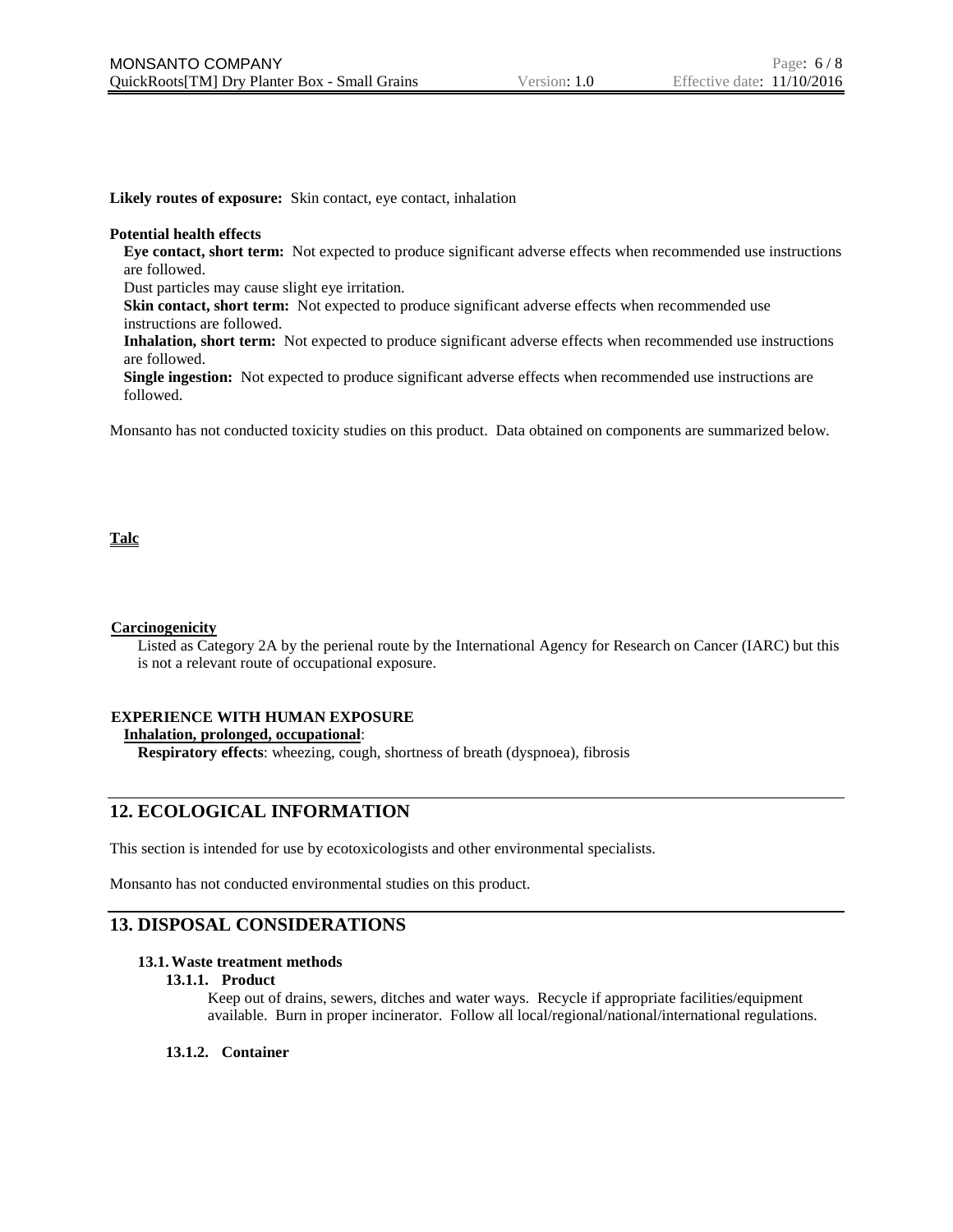Emptied packages retain product residue and dust. Observe all labeled safeguards until container is cleaned, reconditioned or destroyed. Empty packaging completely. Triple or pressure rinse empty containers. Do NOT contaminate water when disposing of rinse waters. Ensure packaging cannot be reused. Do NOT re-use containers. Recycle if appropriate facilities/equipment available. Follow all local/regional/national/international regulations.

Use handling recommendations in Section 7 and personal protection recommendations in Section 8.

# **14. TRANSPORT INFORMATION**

The data provided in this section is for information only. Please apply the appropriate regulations to properly classify your shipment for transportation.

### **14.1. US Dept. of Transportation (DOT) Hazardous Materials Regulations (49 CFR Parts 105-180)**

| Proper Shipping Name | Not regulated for domestic ground transportation. () |
|----------------------|------------------------------------------------------|
| (Technical Name if   |                                                      |
| required):           |                                                      |

### **14.2.IMDG Code**

| Proper Shipping Name | Not regulated for transport under IMO Regulations () |
|----------------------|------------------------------------------------------|
| (Technical Name if   |                                                      |
| required):           |                                                      |

### **14.3.IATA/ICAO**

| <b>Proper Shipping Name</b>   | Not regulated for transport under IATA/ICAO Regulations () |
|-------------------------------|------------------------------------------------------------|
| (Technical Name if required): |                                                            |

# **15. REGULATORY INFORMATION**

# **15.1.Environmental Protection Agency**

#### **15.1.1. TSCA Inventory**

All components are listed on or exempt from the TSCA Inventory.

# **15.1.2. SARA Title III Rules**

Section 311/312 Hazard Categories: See OSHA Hazard Communication Standard Categories in Section 2.1 Section 302 Extremely Hazardous Substances: Not applicable. Section 313 Toxic Chemical(s): Not applicable.

# **15.1.3. CERCLA Reportable quantity**

Not applicable.

# **16. OTHER INFORMATION**

The information given here is not necessarily exhaustive but is representative of relevant, reliable data. Follow all local/regional/national/international regulations. Please consult supplier if further information is needed. In this document the British spelling was applied.